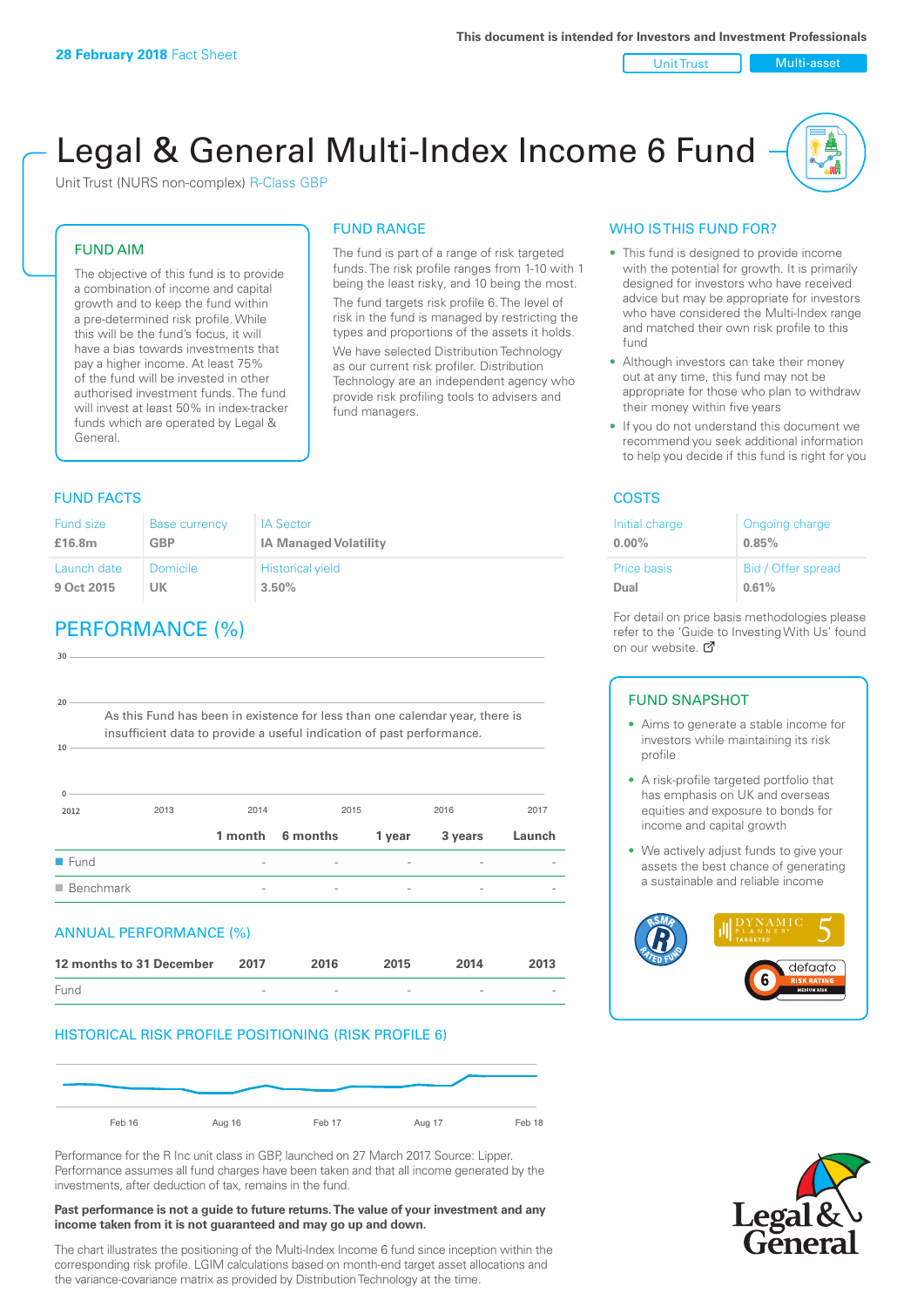### Legal & General Multi-Index Income 6 Fund

Unit Trust (NURS non-complex) R-Class GBP

### PORTFOLIO BREAKDOWN

All data source LGIM unless otherwise stated. Totals may not sum due to rounding.





#### FUND MANAGERS

The fund managers have responsibility for managing the multi-index fund range. They are part of the Multi-Asset Funds (MAF) team in LGIM. This team focuses on designing and managing multi-asset funds that are tailored to match the specific objectives of various client types. The team sits within a wider Asset Allocation team which combines both depth of experience with a broad range of expertise from different fields, including fund management, investment consulting and risk management roles.

## TOP 10 HOLDINGS (%)

| <b>L&amp;G UK Index Trust</b>                                    | 9.6 |
|------------------------------------------------------------------|-----|
| L&G Emerging Markets Government Bond (Local Currency) Index Fund | 8.1 |
| L&G Emerging Markets Government Bond (US\$) Index Fund           | 7.4 |
| iShares UK Dividend UCITS ETF                                    | 7.2 |
| L&G US Index Trust                                               | 7.2 |
| <b>L&amp;G Pacific Index Trust</b>                               | 6.5 |
| L&G High Income Trust                                            | 6.4 |
| L&G European Index Trust                                         | 5.9 |
| <b>LGIM Global Corporate Bond Fund</b>                           | 5.0 |
| <b>LGIM Sterling Liquidity Fund Class 1</b>                      | 4.7 |